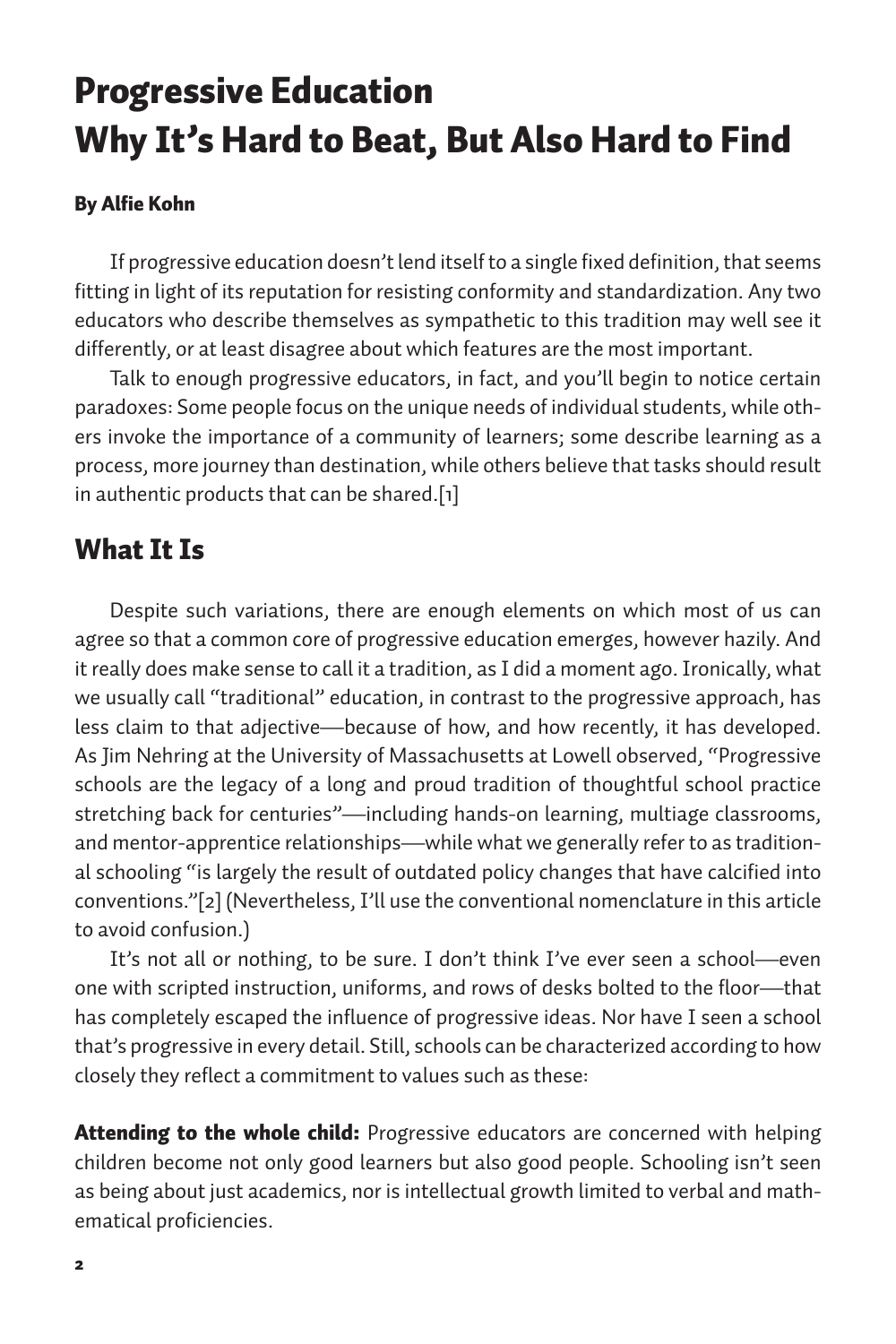**Community:** Learning isn't something that happens to individual children—separate selves at separate desks. Children learn with and from one another in a caring community, and that's true of moral as well as academic learning. Interdependence counts at least as much as independence, so it follows that practices that pit students against one another in some kind of competition, thereby undermining a feeling of community, are deliberately avoided.

**Collaboration:** Progressive schools are characterized by what I like to call a "working with" rather than a "doing to" model. In place of rewards for complying with the adults' expectations, or punitive consequences for failing to do so, there's more of an emphasis on collaborative problem-solving—and, for that matter, less focus on behaviors than on underlying motives, values, and reasons.

**Social justice:** A sense of community and responsibility for others isn't confined to the classroom; indeed, students are helped to locate themselves in widening circles of care that extend beyond self, beyond friends, beyond their own ethnic group, and beyond their own country. Opportunities are offered not only to learn about, but also to put into action, a commitment to diversity and to improving the lives of others.

**Intrinsic motivation:** When considering (or reconsidering) educational policies and practices, the first question that progressive educators are likely to ask is, "What's the effect on students' interest in learning, their desire to continue reading, thinking, and questioning?" This deceptively simple test helps to determine what students will and won't be asked to do. Thus, conventional practices, including homework, grades, and tests, prove difficult to justify for anyone who is serious about promoting longterm dispositions rather than just improving short-term skills.

**Deep understanding:** As the philosopher Alfred North Whitehead declared long ago, "A merely well-informed man is the most useless bore on God's earth." Facts and skills do matter, but only in a context and for a purpose. That's why progressive education tends to be organized around problems, projects, and questions—rather than around lists of facts, skills, and separate disciplines. The teaching is typically interdisciplinary, the assessment rarely focuses on rote memorization, and excellence isn't confused with "rigor." The point is not merely to challenge students—after all, harder is not necessarily better—but to invite them to think deeply about issues that matter and help them understand ideas from the inside out.

Active learning: In progressive schools, students play a vital role in helping to design the curriculum, formulate the questions, seek out (and create) answers, think through possibilities, and evaluate how successful they—and their teachers—have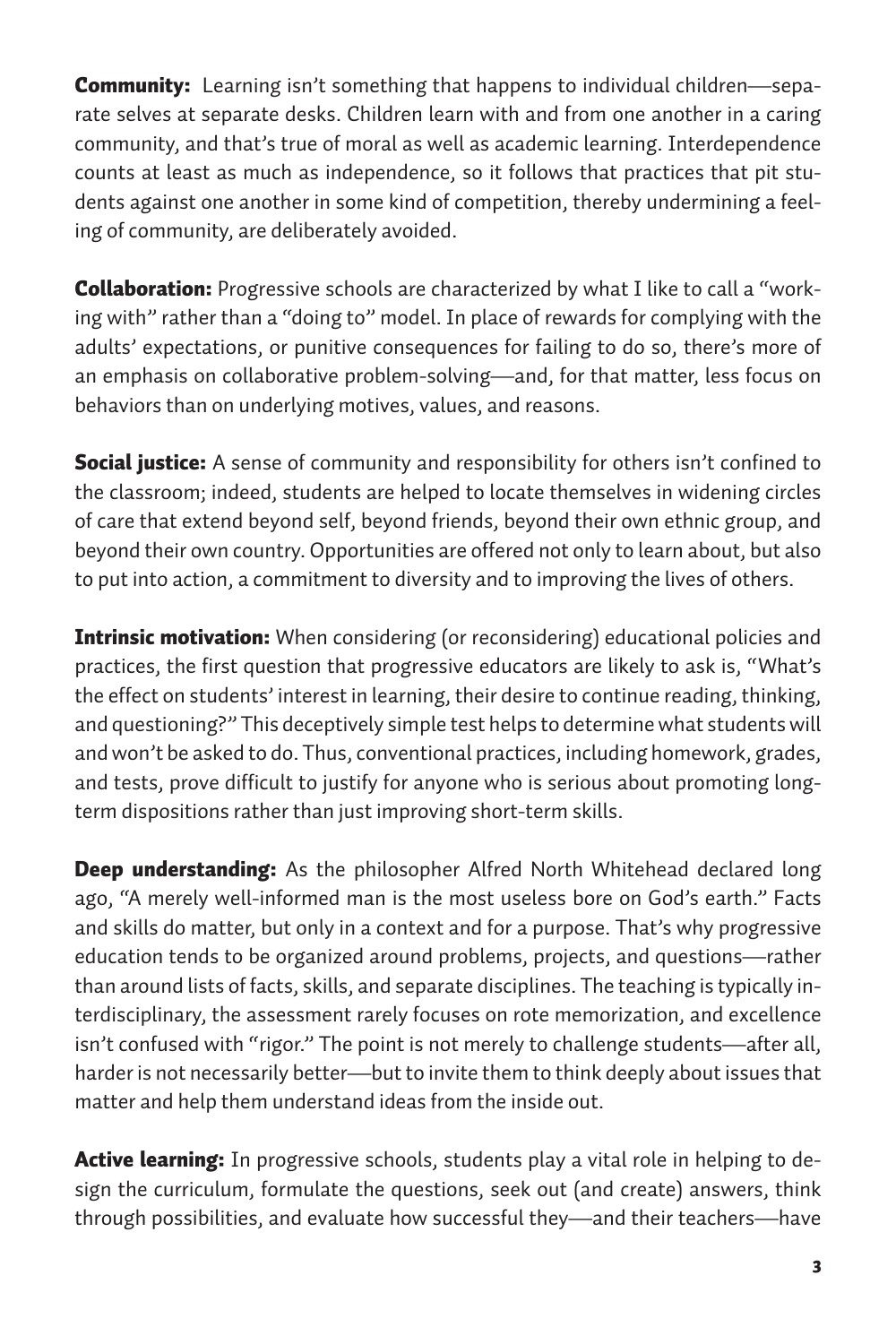been. Their active participation in every stage of the process is consistent with the overwhelming consensus of experts that learning is a matter of constructing ideas rather than passively absorbing information or practicing skills.

**Taking kids seriously:** In traditional schooling, as John Dewey once remarked, "the center of gravity is outside the child": he or she is expected to adjust to the school's rules and curriculum. Progressive educators take their cue from the children—and are particularly attentive to differences among them. (Each student is unique, so a single set of policies, expectations, or assignments would be as counterproductive as it was disrespectful.) The curriculum isn't just based on interest, but on these children's interests. Naturally, teachers will have broadly conceived themes and objectives in mind, but they don't just design a course of study for their students; they design it with them, and they welcome unexpected detours. One fourth-grade teacher's curriculum, therefore, won't be the same as that of the teacher next door, nor will her curriculum be the same this year as it was for the children she taught last year. It's not enough to offer elaborate thematic units prefabricated by the adults. And progressive educators realize that the students must help to formulate not only the course of study but also the outcomes or standards that inform those lessons.

Some of the features that I've listed here will seem objectionable, or at least unsettling, to educators at more traditional schools, while others will be surprisingly familiar and may even echo sentiments that they, themselves, have expressed. But progressive educators don't merely say they endorse ideas like "love of learning" or "a sense of community." They're willing to put these values into practice even if doing so requires them to up-end traditions. They may eliminate homework altogether if it's clear that students view after-school assignments as something to be gotten over with as soon as possible. They will question things like honors classes and awards assemblies that clearly undermine a sense of community. Progressive schools, in short, follow their core values—bolstered by research and experience—wherever they lead.

## What It Isn't

Misconceptions about progressive education generally take two forms. Either it is defined too narrowly so that the significance of the change it represents is understated, or else an exaggerated, caricatured version is presented in order to justify dismissing the whole approach. Let's take each of these in turn.

Individualized attention from caring, respectful teachers is terribly important. But it does not a progressive school make. To assume otherwise not only dilutes progressivism; it's unfair to traditional educators, most of whom are not callous Gradgrinds or ruler-wielding nuns. In fact, it's perfectly consistent to view education as the pro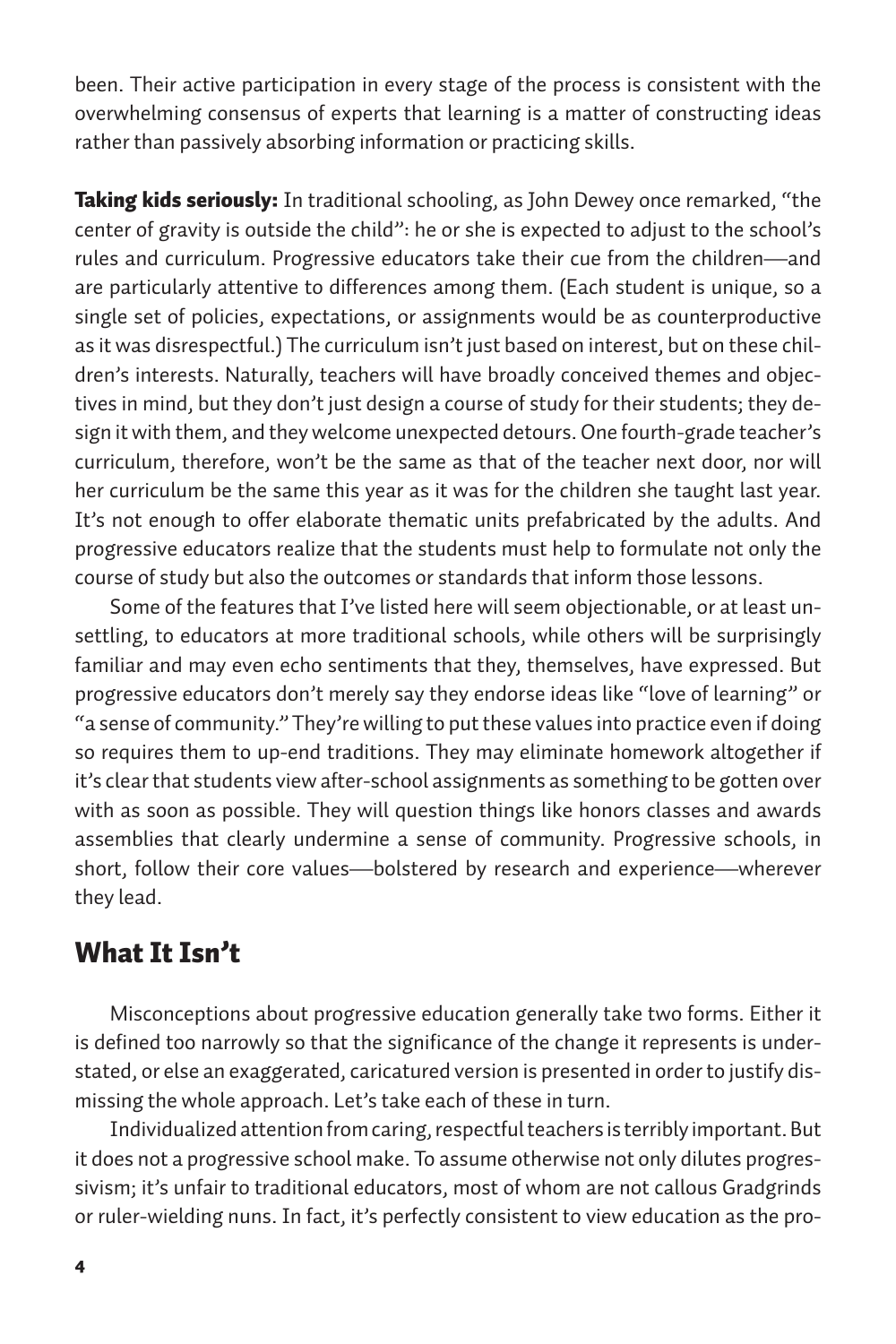cess of filling children up with bits of knowledge—and to use worksheets, lectures, quizzes, homework, grades, and other such methods in pursuit of that goal—while being genuinely concerned about each child's progress. Schools with warm, responsive teachers who know each student personally can take pride in that fact, but they shouldn't claim on that basis to be progressive.

Moreover, traditional schools aren't always about memorizing dates and definitions; sometimes they're also committed to helping students understand ideas. As one science teacher pointed out, "For thoughtful traditionalists, thinking is couched in terms of comprehending, integrating, and applying knowledge." However, the student's task in such classrooms is "comprehending how the teacher has integrated or applied the ideas… and [then] reconstruct[ing] the teacher's thinking."[3] There are interesting concepts being discussed in some traditional classrooms, in other words, but what distinguishes progressive education is that students must construct their own understanding of ideas.

There's another mistake based on too narrow a definition, which took me a while to catch on to: A school that is culturally progressive is not necessarily educationally progressive. An institution can be steeped in lefty politics and multi-grain values; it can be committed to diversity, peace, and saving the planet—but remain strikingly traditional in its pedagogy. In fact, one can imagine an old-fashioned pour-in-thefacts approach being used to teach lessons in tolerance or even radical politics.[4]

Less innocuous, or accidental, is the tendency to paint progressive education as a touchy-feely, loosey-goosey, fluffy, fuzzy, undemanding exercise in leftover hippie idealism—or Rousseauvian Romanticism. In this cartoon version of the tradition, kids are free to do anything they please, the curriculum can consist of whatever is fun (and nothing that isn't fun). Learning is thought to happen automatically while the teachers just stand by, observing and beaming. I lack the space here to offer examples of this sort of misrepresentation—or a full account of why it's so profoundly wrong—but trust me: People really do sneer at the idea of progressive education based on an image that has little to do with progressive education.

#### Why It Makes Sense

For most people, the fundamental reason to choose, or offer, a progressive education is a function of their basic values: "a rock-bottom commitment to democracy," as Joseph Featherstone put it; a belief that meeting children's needs should take precedence over preparing future employees; and a desire to nourish curiosity, creativity, compassion, skepticism, and other virtues.

Fortunately, what may have begun with values (for any of us as individuals, and also for education itself, historically speaking) has turned out to be supported by solid data. A truly impressive collection of research has demonstrated that when stu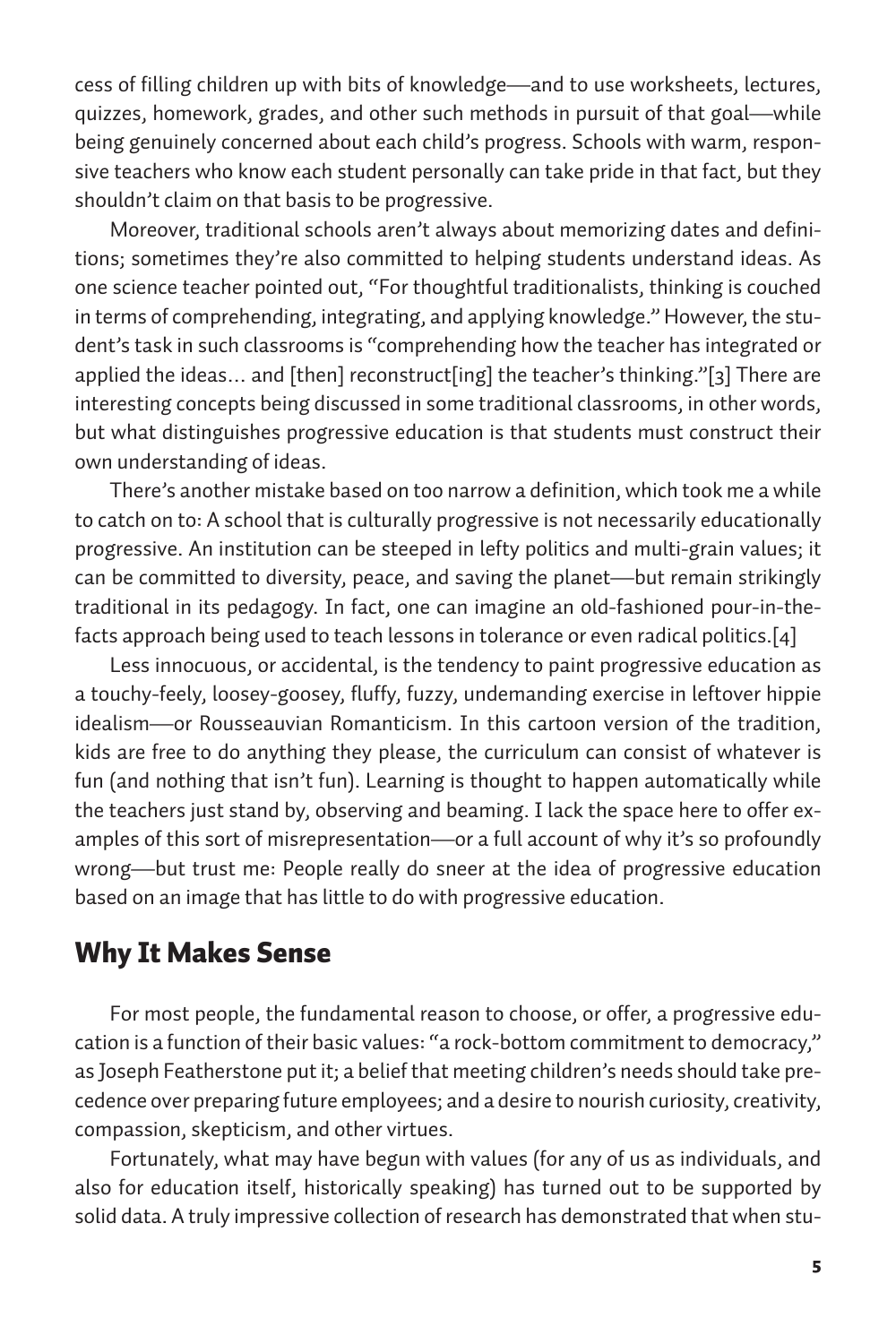dents are able to spend more time thinking about ideas than memorizing facts and practicing skills—and when they are invited to help direct their own learning—they are not only more likely to enjoy what they're doing but to do it better. Progressive education isn't just more appealing; it's also more productive.

I reviewed decades' worth of research in the late 1990s: studies of preschools and high schools; studies of instruction in reading, writing, math, and science; broad studies of "open classrooms," "student-centered" education, and teaching consistent with constructivist accounts of learning, but also investigations of specific innovations like democratic classrooms, multiage instruction, looping, cooperative learning, and authentic assessment (including the abolition of grades). Across domains, the results overwhelmingly favor progressive education. Regardless of one's values, in other words, this approach can be recommended purely on the basis of its effectiveness. And if your criteria are more ambitious—long-term retention of what's been taught, the capacity to understand ideas and apply them to new kinds of problems, a desire to continue learning—the relative benefits of progressive education are even greater.[5] This conclusion is only strengthened by the lack of data to support the value of standardized tests, homework, conventional discipline (based on rewards or consequences), competition, and other traditional practices.[6]

Since I published that research review, similar findings have continued to accumulate. Several newer studies confirm that traditional academic instruction for very young children is counterproductive.[7] Students in elementary and middle school did better in science when their teaching was "centered on projects in which they took a high degree of initiative. Traditional activities, such as completing worksheets and reading primarily from textbooks, seemed to have no positive effect."[8] Another recent study found that an "inquiry-based" approach to learning is more beneficial than conventional methods for low-income and minority students.[9] The results go on and on. In fact, I occasionally stumble upon older research that I'd missed earlier—including a classic five-year investigation of almost 11,000 children between the ages of eight and sixteen, which found that students who attended progressive schools were less likely to cheat than those who attended conventional schools a result that persisted even after the researchers controlled for age, IQ, and family background.[10]

### Why It's Rare

Despite the fact that all schools can be located on a continuum stretching between the poles of totally progressive and totally traditional—or, actually, on a series of continuums reflecting the various components of those models—it's usually possible to visit a school and come away with a pretty clear sense of whether it can be classified as predominantly progressive. It's also possible to reach a conclusion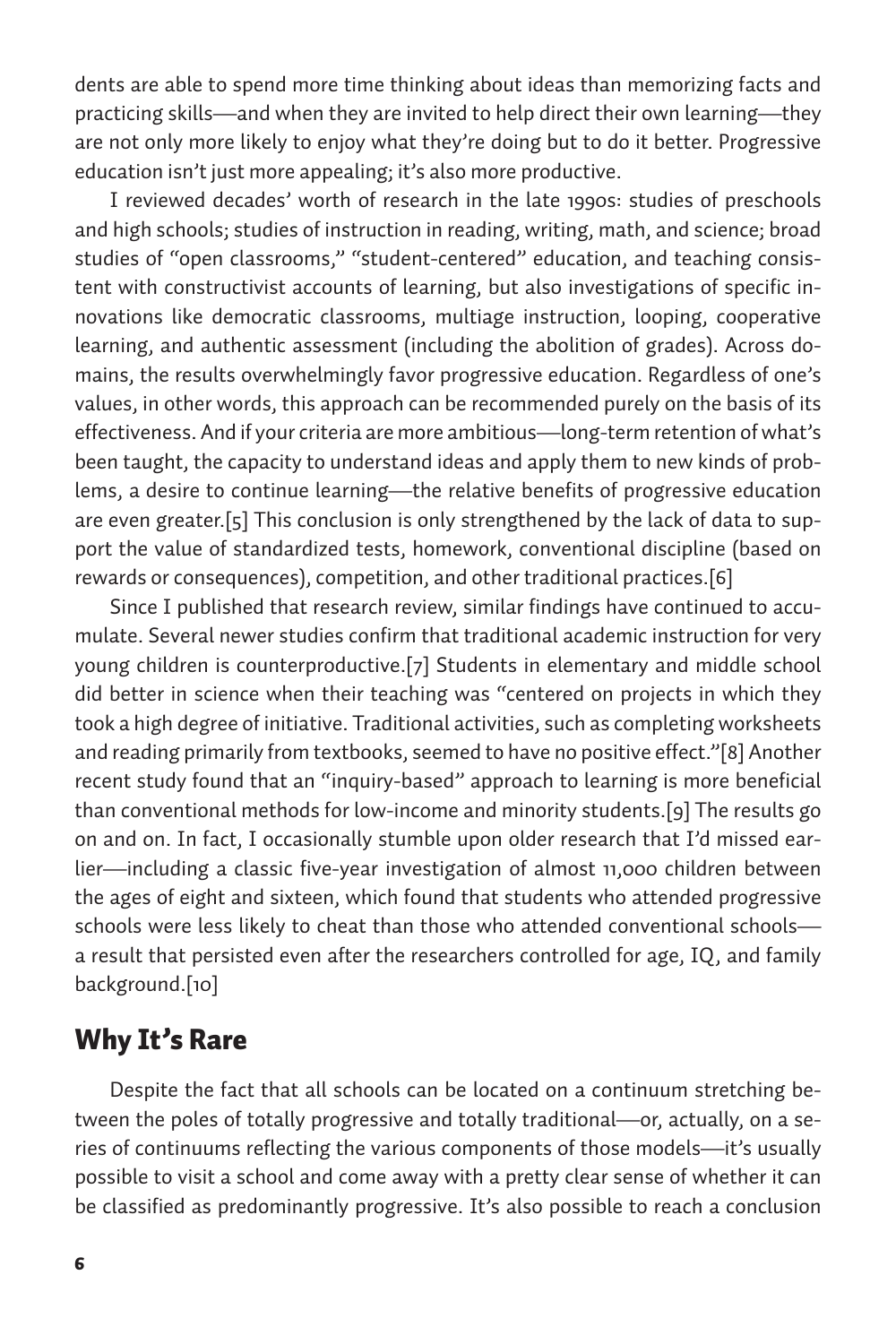about how many schools—or even individual classrooms—in America merit that label: damned few. The higher the grade level, the rarer such teaching tends to be, and it's not even all that prevalent at the lower grades.[11] (Also, while it's probably true that most progressive schools are independent, most independent schools are not progressive.)

The rarity of this approach, while discouraging to some of us, is also rather significant with respect to the larger debate about education. If progressive schooling is actually quite uncommon, then it's hard to blame our problems (real or alleged) on this model. Indeed, the facts have the effect of turning the argument on its head: If students aren't learning effectively, it may be because of the persistence of traditional beliefs and practices in our nation's schools.

But we're also left with a question: If progressive education is so terrific, why is it still the exception rather than the rule? I often ask the people who attend my lectures to reflect on this, and the answers that come back are varied and provocative. For starters, they tell me, progressive education is not only less familiar but also much harder to do, and especially to do well. It asks a lot more of the students and at first can seem a burden to those who have figured out how to play the game in traditional classrooms—often succeeding by conventional standards without doing much real thinking. It's also much more demanding of teachers, who have to know their subject matter inside and out if they want their students to "make sense of biology or literature" as opposed to "simply memoriz[ing] the frog's anatomy or the sentence's structure."[12] But progressive teachers also have to know a lot about pedagogy because no amount of content knowledge (say, expertise in science or English) can tell you how to facilitate learning. The belief that anyone who knows enough math can teach it is a corollary of the belief that learning is a process of passive absorption—a view that cognitive science has decisively debunked.

Progressive teachers also have to be comfortable with uncertainty, not only to abandon a predictable march toward the "right answer" but to let students play an active role in the quest for meaning that replaces it. That means a willingness to give up some control and let students take some ownership, which requires guts as well as talent. These characteristics appear not to be as common as we might like to think. Almost a decade ago, in an interview for this magazine, I recalled my own experience in high school classrooms with some chagrin: "I prided myself on being an entertaining lecturer, very knowledgeable, funny, charismatic, and so on. It took me years to realize [that my] classroom was all about me, not about the kids. It was about teaching, not about learning."[13] The more we're influenced by the insights of progressive education, the more we're forced to rethink what it means to be a good teacher. That process will unavoidably ruffle some feathers, including our own.

And speaking of feather-ruffling, I'm frequently reminded that progressive education has an uphill journey because of the larger culture we live in. It's an approach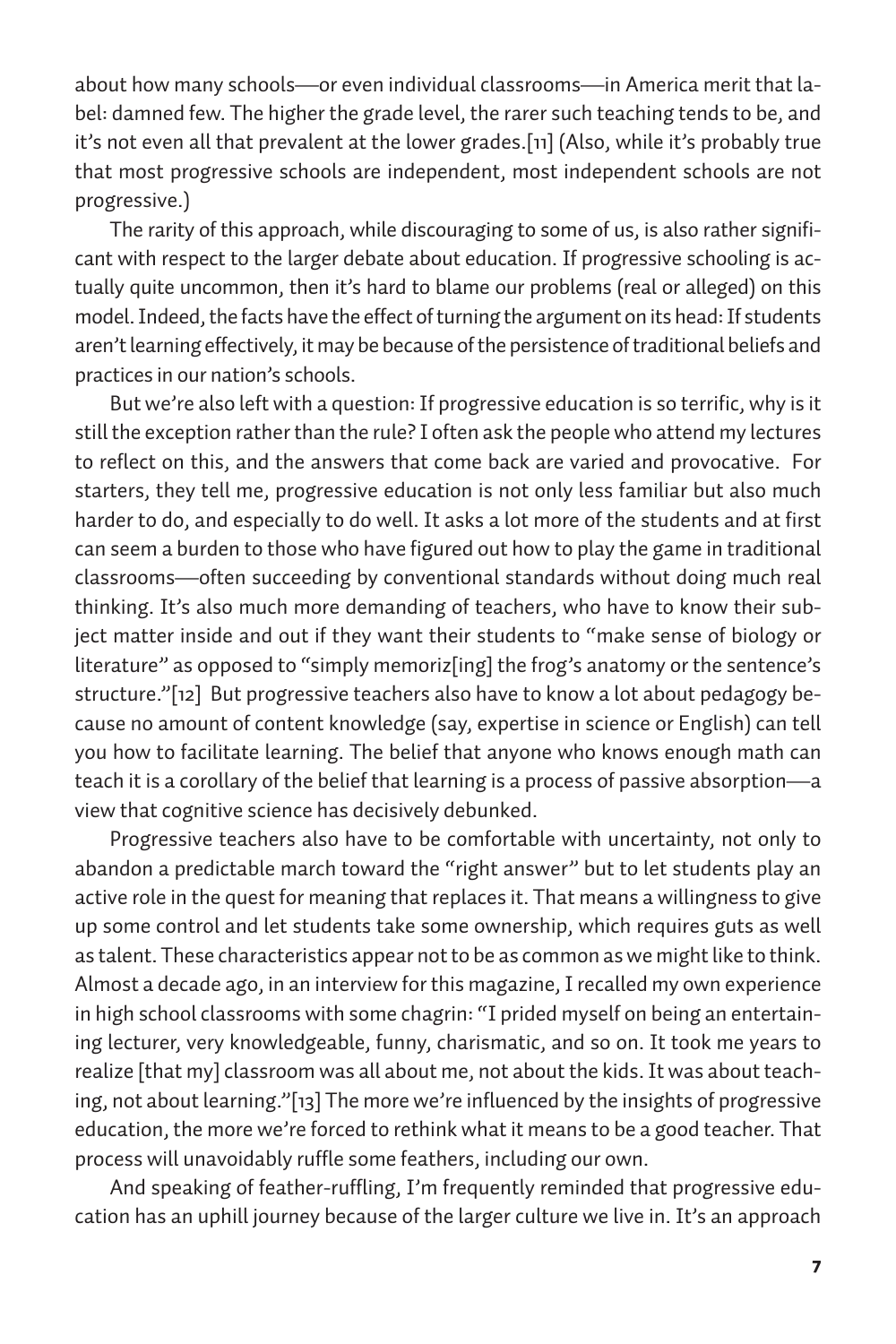that is in some respects inherently subversive, and people in power do not always enjoy being subverted. As Vito Perrone has written, "The values of progressivism including skepticism, questioning, challenging, openness, and seeking alternate possibilities—have long struggled for acceptance in American society. That they did not come to dominate the schools is not surprising."[14]

There is pressure to raise standardized test scores, something that progressive education manages to do only sometimes and by accident—not only because that isn't its purpose but also because such tests measure what matters least. (The recognition of that fact explains why progressive schools would never dream of using standardized tests as part of their admissions process.) More insidiously, though, we face pressure to standardize our practices in general. Thinking is messy, and deep thinking is really messy. This reality coexists uneasily with demands for order—in schools where the curriculum is supposed to be carefully coordinated across grade levels and planned well ahead of time, or in society at large.

And then (as my audiences invariably point out) there are parents who have never been invited to reconsider their assumptions about education. As a result, they may be impressed by the wrong things, reassured by signs of traditionalism—letter grades, spelling quizzes, heavy textbooks, a teacher in firm control of the classroom—and unnerved by their absence. Even if their children are obviously unhappy, parents may accept that as a fact of life. Instead of wanting the next generation to get better than we got, it's as though their position was: "Listen, if it was bad enough for me, it's bad enough for my kids." Perhaps they subscribe to what might be called the Listerine theory of education, based on a famous ad campaign that sought to sell this particular brand of mouthwash on the theory that if it tasted vile, it obviously worked well. The converse proposition, of course, is that anything appealing is likely to be ineffective. If a child is lucky enough to be in a classroom featuring, say, student-designed project-based investigations, the parent may wonder, "But is she really learning anything? Where are the worksheets?" And so the teachers feel pressure to make the instruction worse.

All progressive schools experience a constant undertow, perhaps a request to reintroduce grades of some kind, to give special enrichments to the children of the "gifted" parents, to start up a competitive sports program (because American children evidently don't get enough of winning and losing outside of school), to punish the kid who did that bad thing to my kid, to administer a standardized test or two ("just so we can see how they're doing"), and, above all, to get the kids ready for what comes next—even if this amounts to teaching them badly so they'll be prepared for the bad teaching to which they'll be subjected later.[15]

This list doesn't exhaust the reasons that progressive education is uncommon. However, the discussion that preceded it, of progressive education's advantages, was also incomplete, which suggests that working to make it a little more common is a worthy pursuit. We may not be able to transform a whole school, or even a class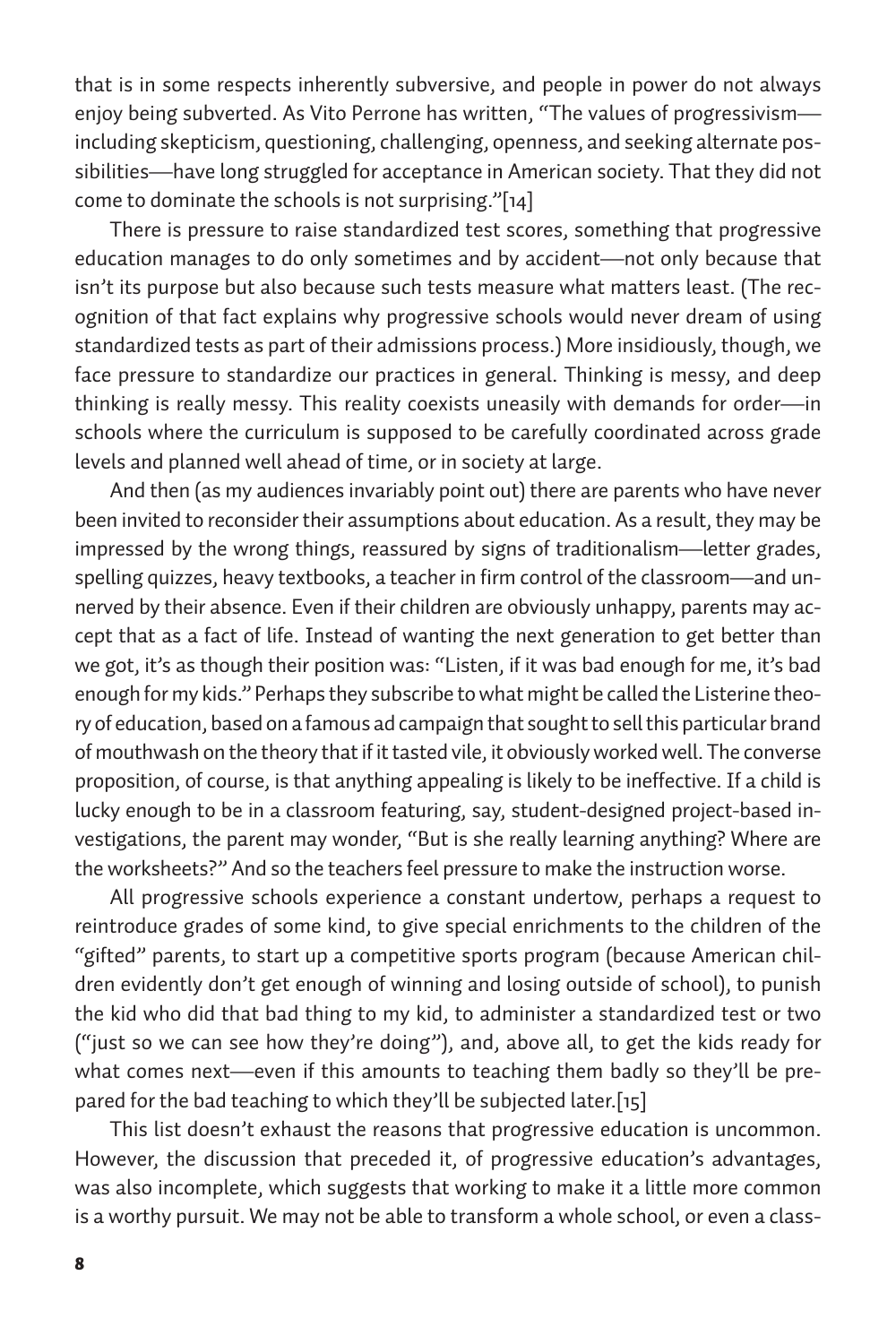room, along all of these dimensions, at least not by the end of this year. But whatever progress we can make is likely to benefit our students. And doing what's best for them is the reason all of us got into this line of work in the first place.

# Sidebar: A Dozen Questions for Progressive Schools

Because of what I've described as the undertow that progressive educators inevitably experience, it's possible for them to wake up one morning with the unsettling realization that their school has succumbed to a creeping traditionalism and drifted from the vision of its founders. Here are some pointed questions to spur collective reflection and, perhaps, corrective action.

1. Is our school committed to being educationally progressive, or is it content with an atmosphere that's progressive only in the political or cultural sense of the word?

2. Is a progressive vision being pursued unapologetically, or does a fear of alienating potential applicants lead to compromising that mission and trying to be all things to all people? ("We offer a nurturing environment… of rigorous college preparation.")

3. Is the education that the oldest students receive just as progressive as that offered to the youngest, or would a visitor conclude that those in the upper grades seem to attend a different school altogether?

4. Is the teaching organized around problems, projects, and questions? Is most of the instruction truly interdisciplinary, or is literature routinely separated from social studies – or even from spelling? Has acquiring skills (e.g., arithmetic, vocabulary) come to be over-emphasized rather than seen as a means to the end of understanding and communicating ideas?

5. To what extent are students involved in designing the curriculum? Is it a learnercentered environment, or are lessons presented to the children as faits accomplis? How much are students involved in other decisions, such as room decoration, classroom management, assessment, and so on? Are teachers maintaining control over children, even in subtle ways, so that the classrooms are less democratic than they could be?

6. Is assessment consistent with a progressive vision, or are students evaluated and rated with elaborate rubrics[16] and grade-substitutes? Do students end up, as in many traditional schools, spending so much time thinking about how well they're doing that they're no longer as engaged with what they're doing?